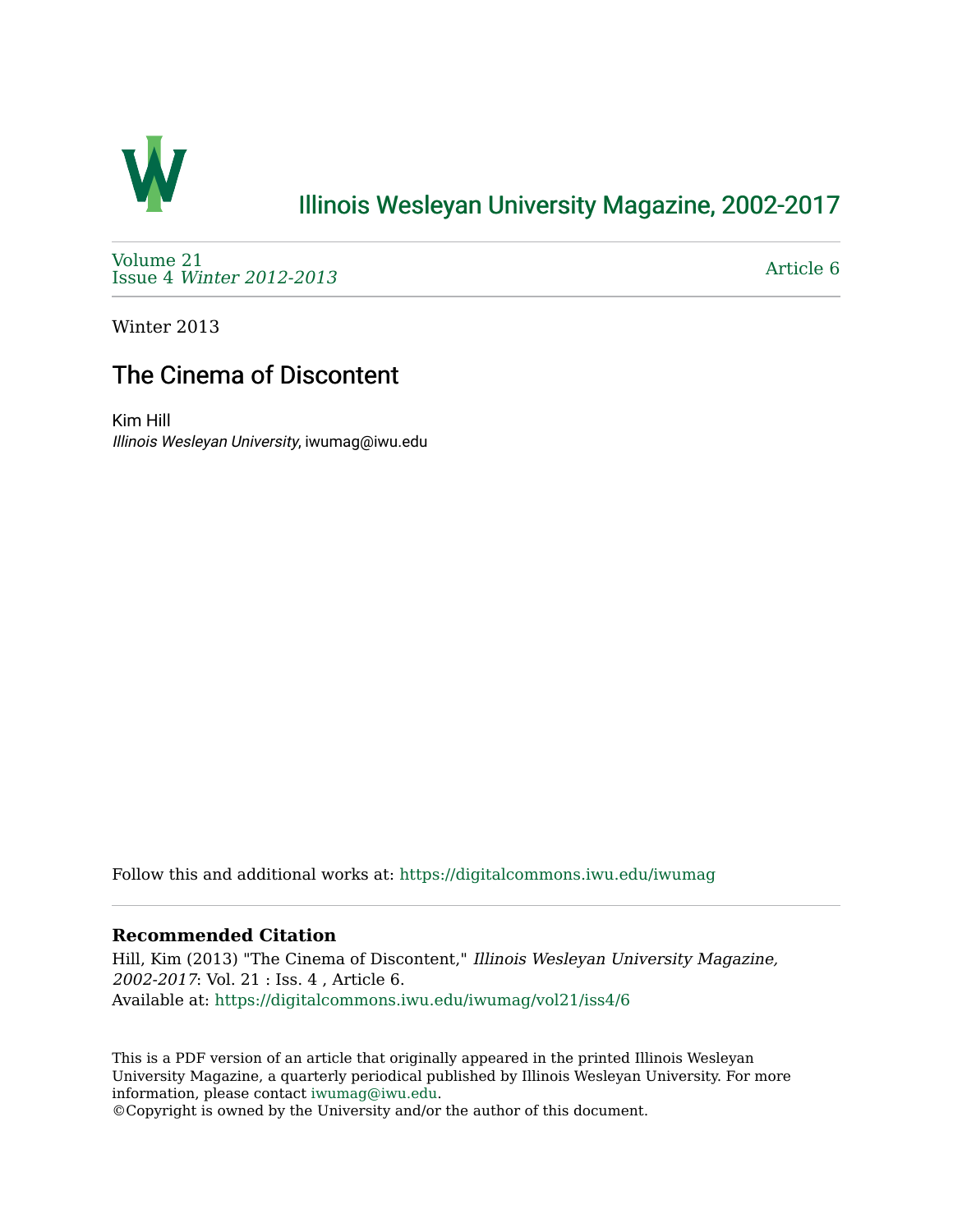## **The Cinema of Discontent**

**In his new book Soured on the System, History Professor Robert Schultz shows how tensions of modern corporate life are expressed in some classic films.** 

#### **By KIM HILL**



Whether you're male or female, if you have ever spent your workday in a cubicle, you may find some shared experiences in the new book *Soured on the System: Disaffected Men in 20th Century American Film* (McFarland, 2012) by Robert T. Schultz.

Schultz, associate professor of history, deeply analyzes some of the most iconic films in American movie history — from *The Man in the Gray Flannel Suit* to *Fight Club* — to make observations of what these films reveal about American culture and people's places in it. And, the commonality the majority of people share is work — what we do with our lives from 9 a.m. to 5 p.m., Monday through Friday.

Although many books have addressed how men are portrayed in modern American culture, those works "tend to focus on race and gender issues, especially since the 1970s," Schultz writes in his introduction to*Soured on the System*.

From a historian's perspective, Schultz "saw there was a place for a book" that, instead, explored cultural representations of white-collar labor as experienced by middle-class men. For his book, he analyzed films released in the decades following World War II, "when the middle class expanded more rapidly and more broadly" than at any other time in U.S. history.

"These were decades when more Americans achieved middle-class status and stability, but when, ironically, men are often depicted [in films] as being significantly discontented and disaffected," Schultz writes in his introduction

The source of this dissatisfaction, Schultz writes, is a realization among middle-class men of their "declining agency" — a feeling they had lost control of their own destinies as a result of conforming to "the increasingly organized and centralized corporate-capitalist society" of America's post-war years.

The film characters Schultz examines in *Soured on the System* suffer from "the boredom and frustration" of "mindless and repetitive" white-collar jobs. These jobs provide security and material comforts in exchange for having to "spend so many hours of their lives and with so little control of what they do and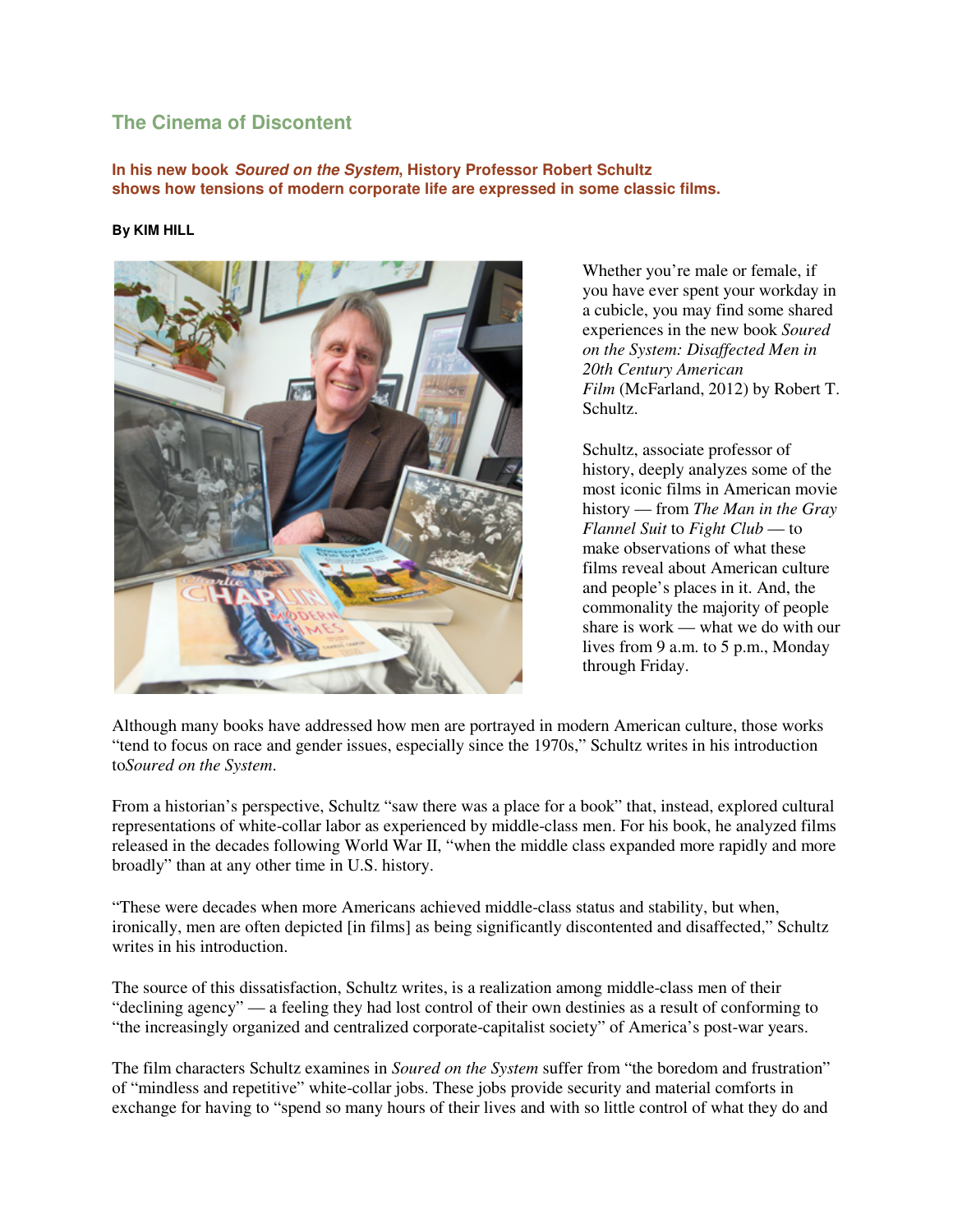how they do it." How middle-class men cope with, or try to change, the reality of this exchange is a common theme of the post-war movies Schultz explores in his book.

Schultz used movies as a primary source for his analysis because they provide "a revealing and important, albeit singular, cultural window through which to view and understand discontented and disaffected men in American culture. … For films to be popular with general audiences, they must resonate in various ways with the realities of moviegoers' lives."

The following are four such films, as analyzed in Schultz's book.

## **The Man in the Gray Flannel Suit (1956)**

Based on the 1955 novel of the same name, the film cemented the term "gray-suited yes-man" into the American vernacular. *Gray Flannel Suit* stars Gregory Peck as Tom Rath, a former World War II soldier who is hired to work as a public relations writer at a New York-based TV network. A key plot point is Tom's assignment to write a speech for the head of the network. He is stymied at every turn by middle managers (gray-suited yes-men) as he negotiates his way "within a corporate structure that demands conformity of thought and behavior, and he is disaffected because of it," Schultz writes.

"In the new corporate structure that evolves in the post-war period, the individual is becoming increasingly insignificant," Schultz notes. "Tom Rath doesn't have any agency or any control over what he does or how he does it — a situation he feels pressured to accept in exchange for the comfort and security of a middle-class existence for him and his family."

Schultz draws parallels between Rath and a 1955 commencement address at Smith College by two-time Democratic presidential candidate Adlai Stevenson II (whose grandfather attended Illinois Wesleyan and served as Grover Cleveland's vice president).

"In Stevenson's commencement address he told some of the most highly educated young women in the country that the Western world was in 'crisis,' and that crisis was one of 'collectivism colliding with individualism,'" Schultz writes in his book. Men's values were no longer shaped by their individualism; instead, those values were being shaped by "the homogeneity of behavior and values in the corporate bureaucracies where men lived from nine to five."

"Tom Rath is that person Stevenson is talking about," Schultz explained in an interview. "Stevenson is telling the young women who are graduating, 'There is a new corporate reality, and you have to create a haven in your homes. That will make up for the lack of agency or creativity men have at work.'"

However, Stevenson is not just referring to women in American society. "He's talking about men, too," says Schultz, "in referencing this new reality where working in these large organizations where graysuited yes-men walk around, afraid to talk to anybody, afraid to say what they feel, collecting a paycheck."

While Tom Rath works on most of his problems by the film's conclusion, movies released in later decades reflect tensions that are less easily resolved.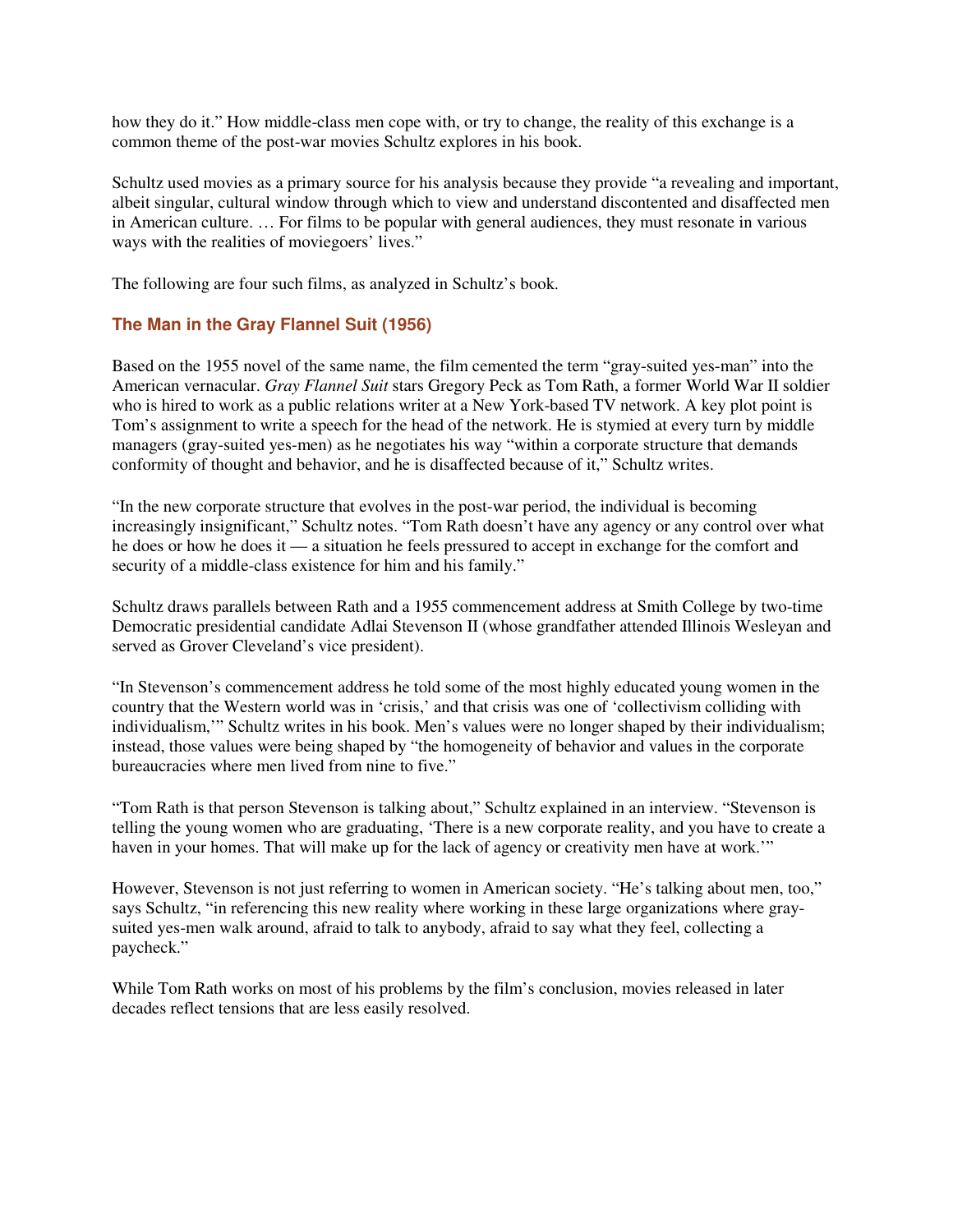### **The Graduate (1967)**

Talk about disaffected. In Mike Nichols' *The Graduate*, protagonist Benjamin Braddock (Dustin Hoffman) has no agency whatsoever, according to Schultz. "What do you want to with your life?" Braddock is asked shortly after his graduation from an East Coast college. "Something different," he answers. Trouble is, he has no idea what that is or should be.

"The film is a cultural critique of post-war affluence and the limits associated with the upper-middle-class life depicted by the Braddocks and their friends," writes Schultz. Braddock exists among middle-aged affluent men and women who are living mundane lives and engaged in inconsequential activities. Though he can't articulate exactly why, it is obvious that nothing about their lives appeals to him — but neither does the prospect of going to work or graduate school.

Benjamin seems to understand these choices "would ensure he lives a monotonous, mind-numbing and uneventful life similar to the lives represented by his parents and their friends," Schultz writes. However, "except for Ben's eventual realization that he wants to marry Elaine Robinson and his determination to do so, he exhibits no affect."



**Dustin Hoffman in a scene from "The Graduate."**

Despite the film's strong association in viewers' minds to the sixties' rebellious counterculture, Schultz notes that Benjamin "is not countercultural because he has no values to counter those instilled in him by his parents and the upper-bourgeois society they represent." Still, his refusal to engage in the conformity and conspicuous consumption associated with corporate life "has deep roots in American culture," Schultz writes. Benjamin wants something different "but never explores alternatives because he does not have a bone of 'difference' in his upper-middle-class body."

### **Dirty Harry (1971)**

The film that turned the words "Do you feel lucky? Well, do ya, punk?" into a national catchphrase might seem a curious choice in Schultz's list.

"Dirty" Harry Callahan (Clint Eastwood) is a San Francisco homicide detective who attempts to negotiate a system that seems to favor potential suspects more than the rights of victims. "Harry is a disconnected, disaffected lawman in an increasingly organized society" filled with "middle-management bureaucrats who keep him from doing his job," Schultz explains. However, unlike many of the other characters portrayed in films analyzed for his book, Harry "certainly has agency," Schultz says. "His agency is the reason audiences liked him."

"When Harry finally gets his man at the end of the first film, for example, he does so by ignoring the authority of the mayor and the police chief, disobeying orders that would restrain his actions and keep him from getting his man," Schultz writes. At the end of the film he throws his badge into a pond, symbolically separating himself from society and the restraints it puts on him in capturing a serial killer.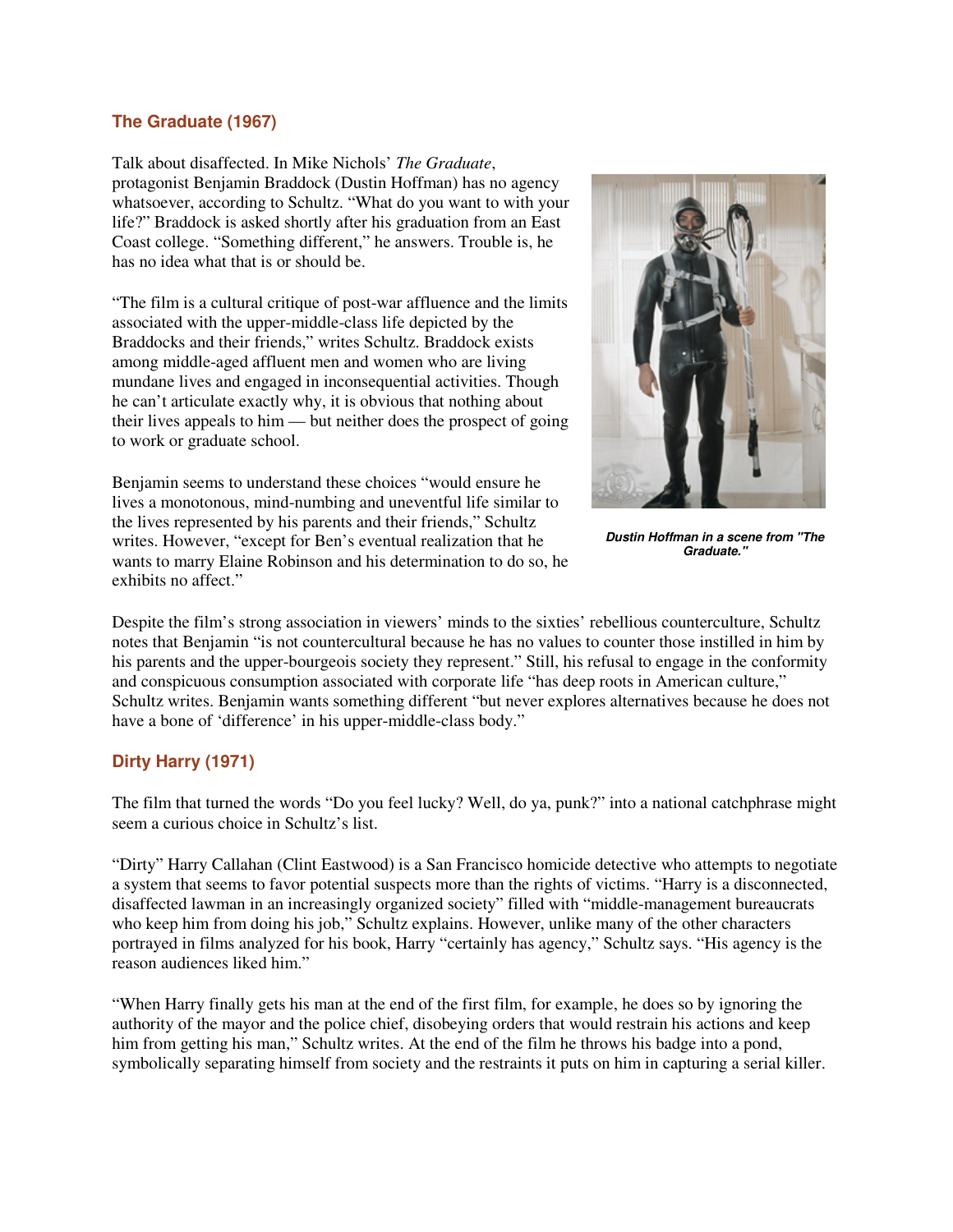"As government bureaucracies grew, the Dirty Harry character represented the discontent with government," Schultz says. He believes the Dirty Harry series of films continue to resonate with viewers because Harry's unorthodox methods give him agency in an increasingly organized society where people feel they don't have agency.

While Harry struggles against a system with weak bureaucrats depicted as the antagonists just as much as the criminals, protagonists in the nineties struggled increasingly against a ramped-up consumer culture.

## **Fight Club (1999)**



**Protagonists in films such as "Fight Club" share common frustrations with modern society.**

"I see in fight club the strongest and smartest men who've ever lived. Advertising has us chasing cars and clothes, working jobs we hate so we can buy [expletive] we don't need," says a main character in *Fight Club*.

Perhaps no quote more accurately describes the overarching theme of director David Fincher's film centering on a nameless "psychologically disturbed, schizophrenic protagonist (Edward Norton) who leads an empty life of routine, unfulfilling and, arguably, morally reprehensible work," writes Schultz. The protagonist's job is to crunch numbers for an auto manufacturer to determine which will save more money: recalling and repairing vehicles with design flaws that will cause death and injury, or settling with victims' families if the vehicles are not repaired and accidents occur.

 "This white, male, white-collar, college-educated and well-paid protagonist attempts to fill his meaningless and empty life with consumer goods," Schultz writes. Norton's character then meets his alter ego, Tyler Durden (Brad Pitt), who is "everything the Norton character admires," says Schultz. "He has agency, he has control over his life, and he knows what he wants."

The protagonist organizes similarly disaffected men in "fight clubs" throughout the country that develop into gangs and morph again into paramilitary cells. These cells, Schultz writes, "carry out an organized assault on capitalist institutions and the institutional history of the American society that produced the conspicuous consumers, the immoral auto company, and the meaningless lives of the men who join the fight clubs."

"*Fight Club* has been called many things, including misogynistic and masochistic, as well as fascist," says Schultz. "I went to see it in 1999 and said to myself, 'Here is a real critique of consumer culture.'"